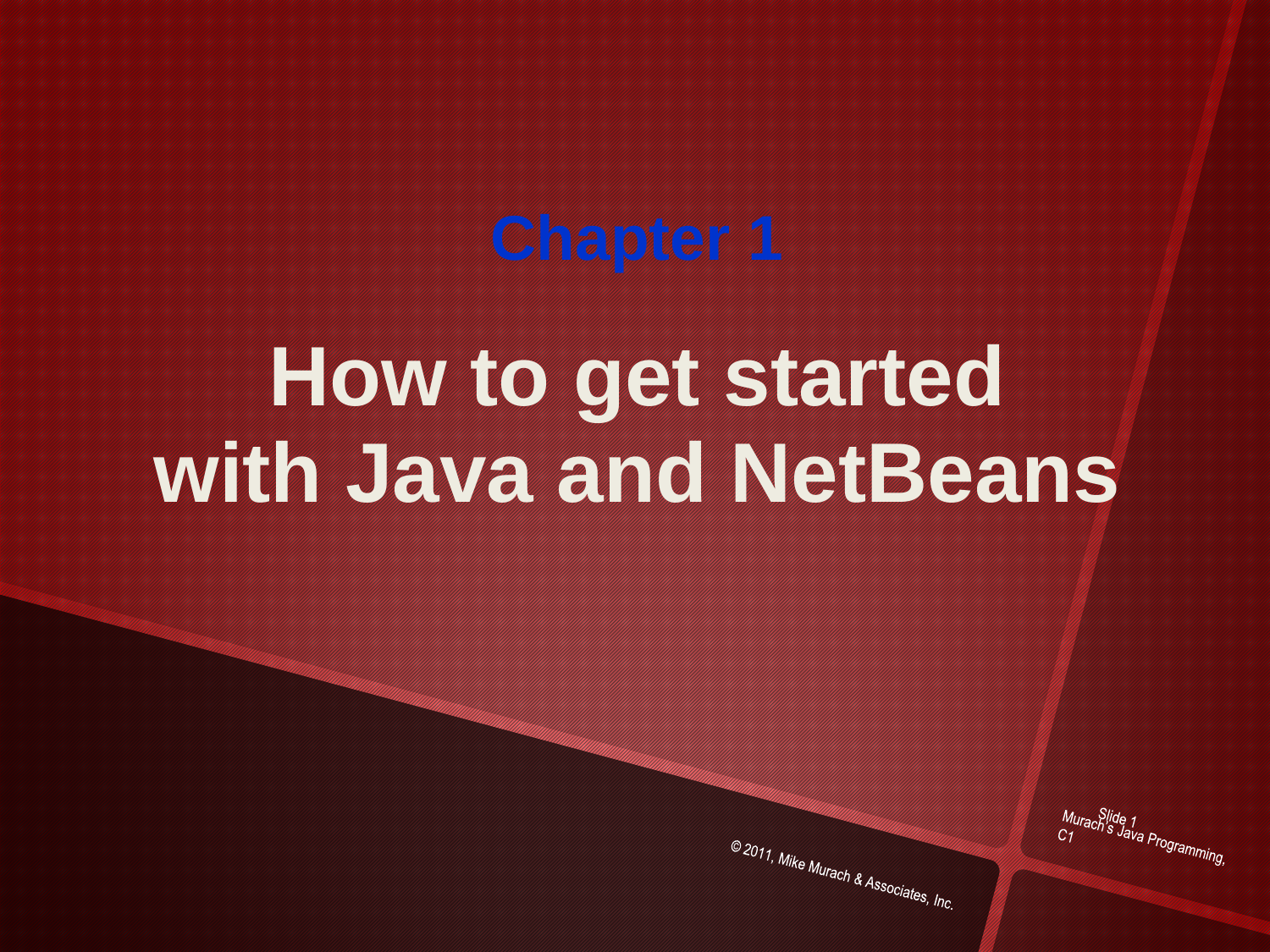# **Objectives**

#### **Applied**

- Given a NetBeans project that contains the source code for a Java application, use NetBeans to open the project, view and compile the source code, and run the application.
- Given the source code for a Java application, use NetBeans to create a project; enter edit, and compile the source code; and run the application.

© 2011, Mike Murach & Associates, Inc.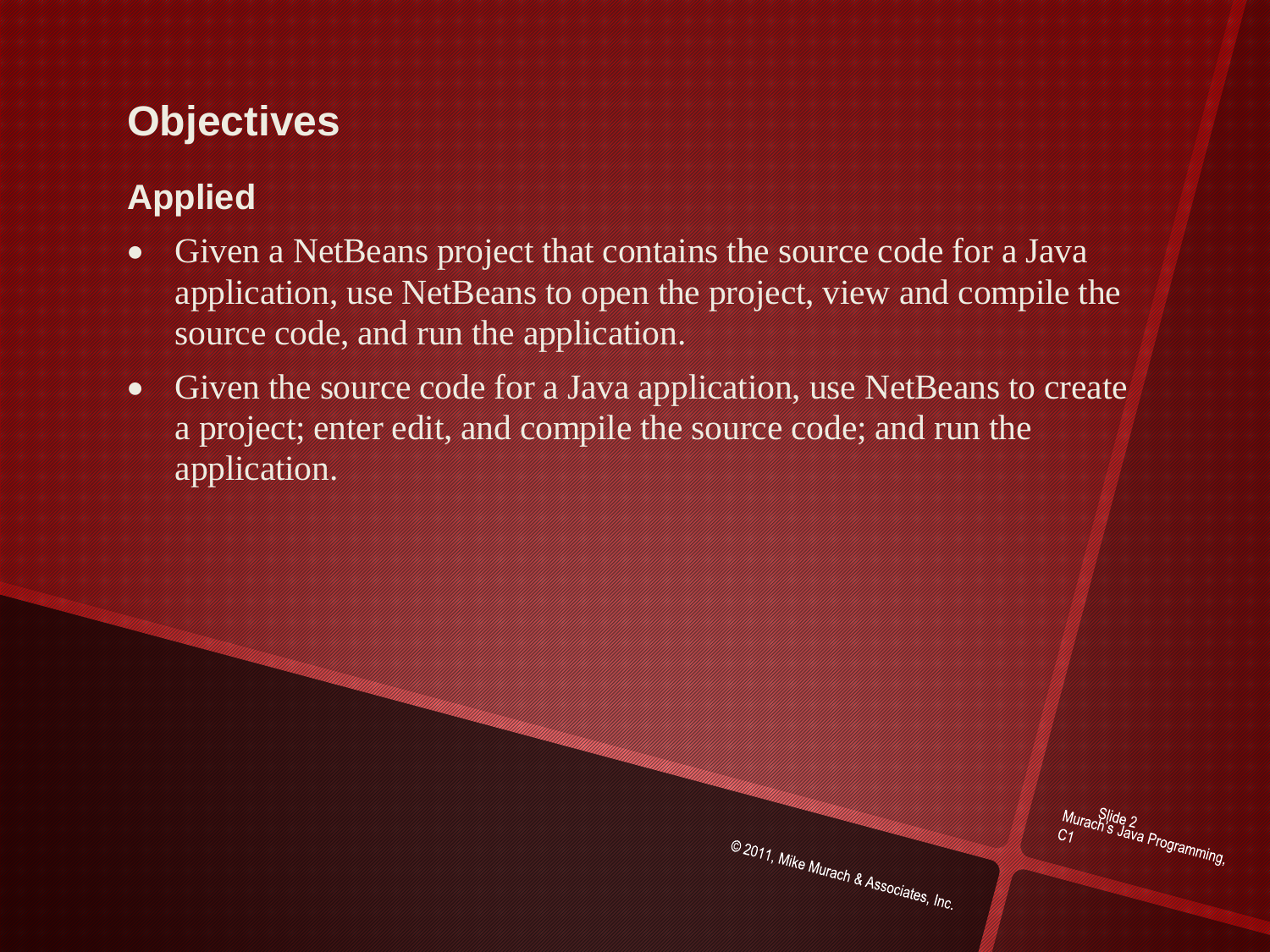# **Objectives (cont.)**

#### **Knowledge**

- Describe how Java compares with  $C++$  and  $C#$  based on these features: syntax, platform independence, speed, and memory management.
- Name and describe the three types of programs that you can create with Java.
- Describe how Java compiles and interprets code.
- Explain how the use of bytecodes lets Java achieve platform independence.
- Describe the benefits of using a Java IDE like NetBeans or Eclipse.
- Describe how NetBeans detects and displays syntax errors.

© 2011, Mike Murach & Associates, Inc.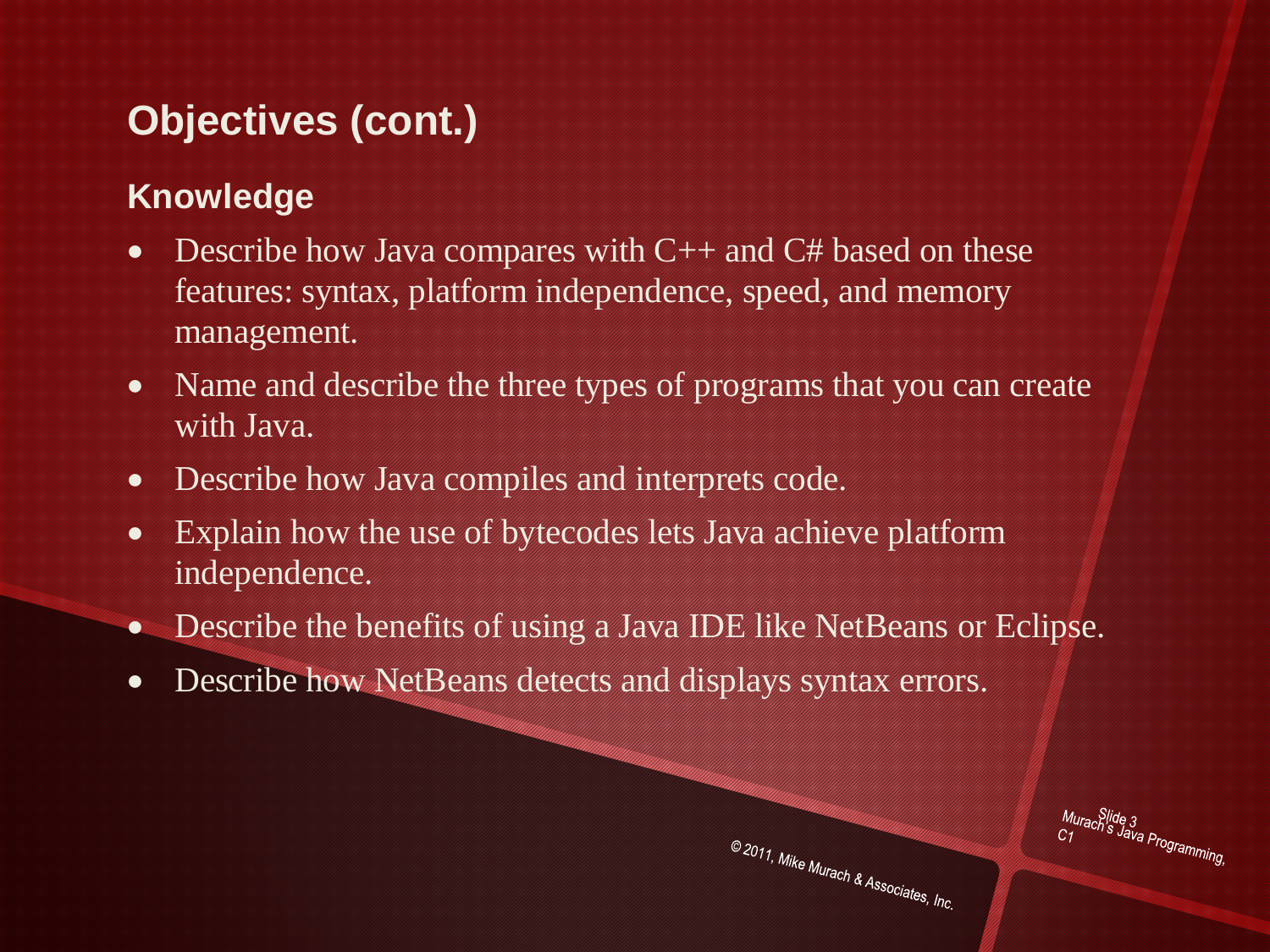## **Java timeline**

| Year | <b>Release/Event</b>                                                           |
|------|--------------------------------------------------------------------------------|
| 1996 | Java Development Kit 1.0 (JDK 1.0).                                            |
| 1997 | Java Development Kit 1.1 (JDK 1.1).                                            |
| 1998 | Java 2 Platform with version 1.2 of the Software<br>Development Kit (SDK 1.2). |
| 1999 | Java 2 Platform, Standard Edition (J2SE).                                      |
|      | Java 2 Platform, Enterprise Edition (J2EE).                                    |
| 2000 | <b>J2SE</b> with version 1.3 of the SDK.                                       |
| 2002 | J2SE with version 1.4 of the SDK.                                              |
| 2004 | J2SE 5.0 with version 1.5 of the JDK.                                          |
| 2006 | Java SE 6 with version 1.6 of the JDK.                                         |
| 2010 | Oracle buys Sun.                                                               |
| 2011 | Java SE 7 with version 1.7 of the JDK.                                         |
|      | Murach's Java Programming,<br>O 2011 Mike Museum                               |

© 2011, Mike Murach & Associates, Inc.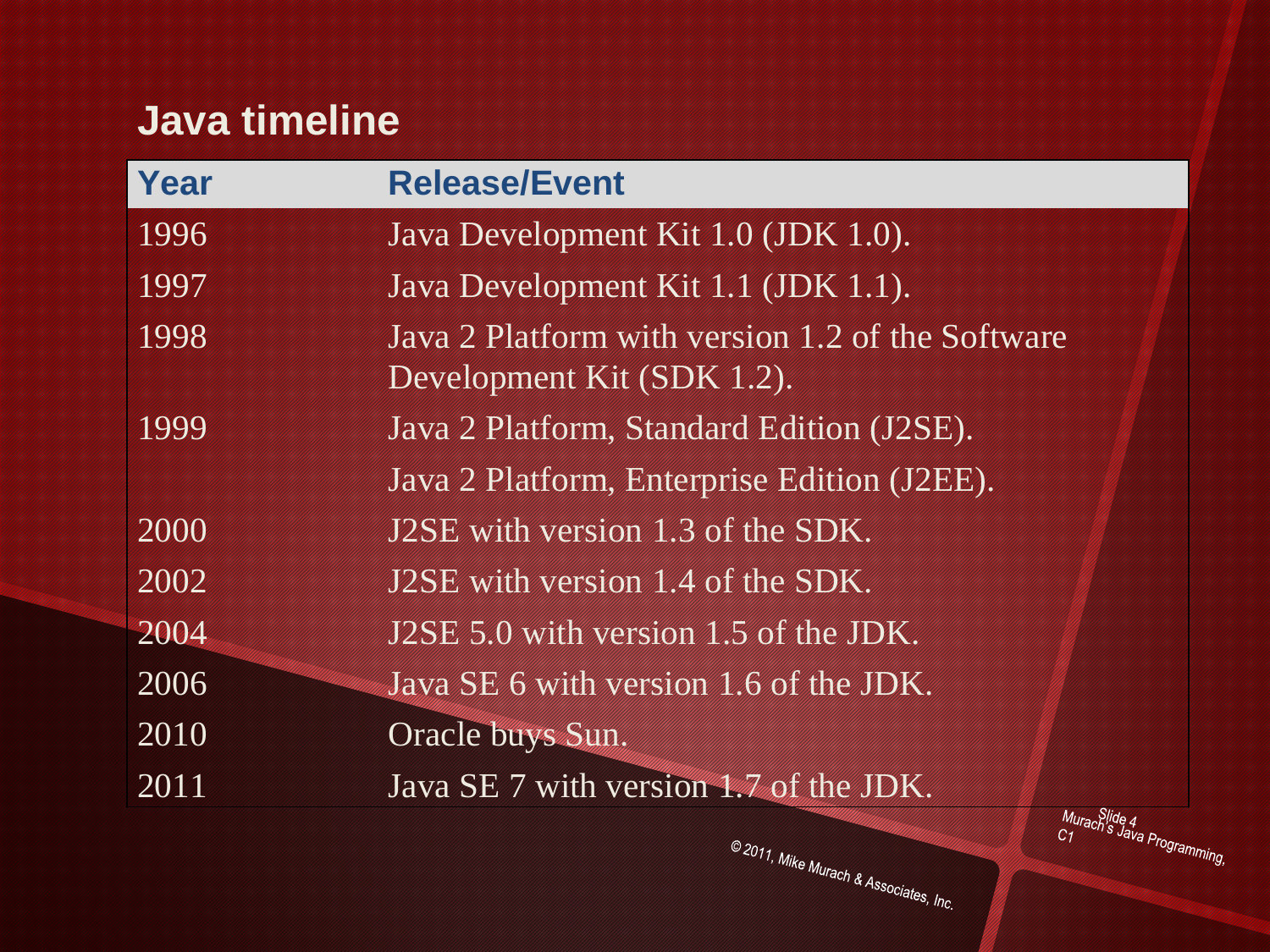#### **Operating systems supported by Java**

- Windows (XP, Vista, 7)
- Linux
- Solaris
- Macintosh OS X

© 2011, Mike Murach & Associates, Inc.

Murach<sup>is</sup><br>C1<br>Al<sup>ava Programming,</sup>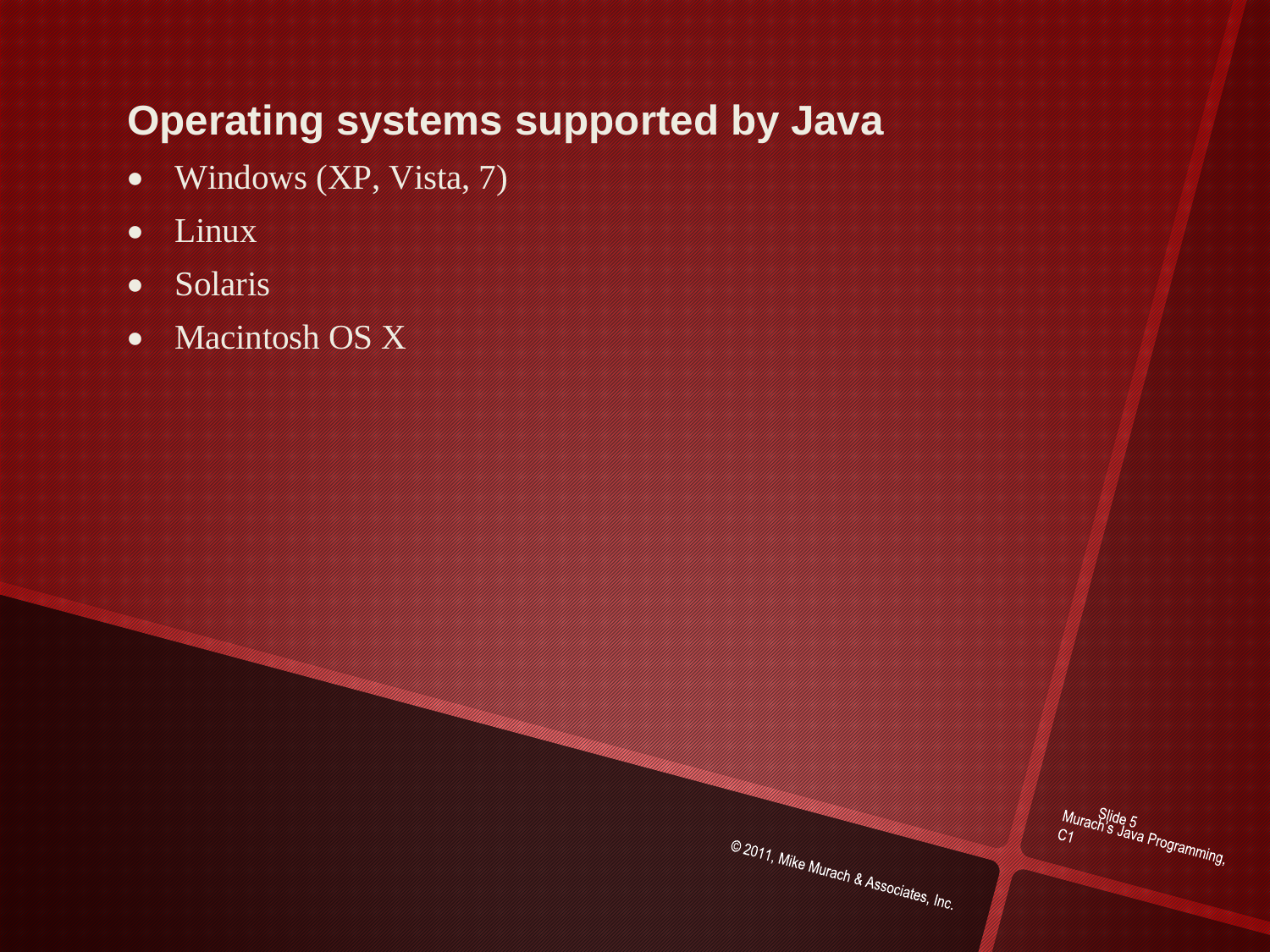# **Java compared to C++ and C#**

| <b>Feature</b> | <b>Description</b>                                                                                                                                                                                                                                                                                                                          |
|----------------|---------------------------------------------------------------------------------------------------------------------------------------------------------------------------------------------------------------------------------------------------------------------------------------------------------------------------------------------|
| <b>Syntax</b>  | Java syntax is similar to $C++$ and $C#$ syntax.                                                                                                                                                                                                                                                                                            |
| Platforms      | Compiled Java code can be run on any platform that<br>has a Java interpreter. Similarly, compiled C# code<br>(MSIL) can be run on any system that has the<br>appropriate interpreter. Currently, only Windows has<br>an interpreter for MSIL. $C++$ code must be compiled<br>once for each type of system that it is going to be run<br>on. |
| Speed          | $C_{++}$ and $C_{+}$ run faster than Java, but Java is getting<br>faster with each new version.                                                                                                                                                                                                                                             |
| Memory         | Both Java and C# handle most memory operations<br>automatically, while $C++$ programmers must write<br>code that manages memory.                                                                                                                                                                                                            |

| 2011, Mike Murach & Associates, Inc. |
|--------------------------------------|
|                                      |
|                                      |

Murach<sup>Slide</sup> 6<br>C1<br>Alva Programming,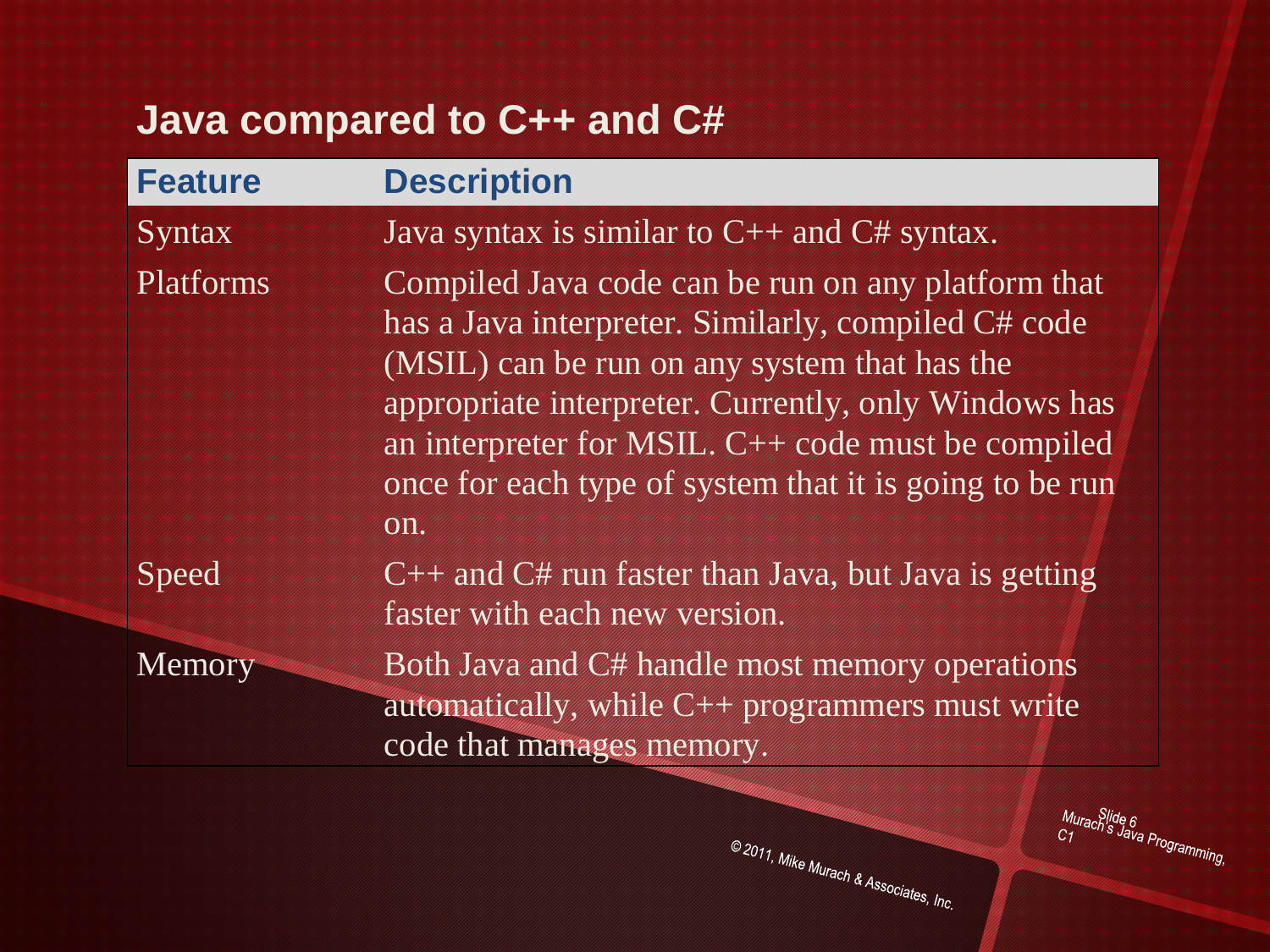### **A GUI application**

| <b>Future Value Calculator</b> | х<br>l.                  |
|--------------------------------|--------------------------|
| <b>Monthly Payment:</b>        | 100                      |
| <b>Yearly Interest Rate:</b>   | 3                        |
| Number of Years:               | 3                        |
| <b>Future Value:</b>           | \$3,771.46               |
|                                | Calculate<br><b>Fxit</b> |

© 2011, Mike Murach & Associates, Inc.

Murach<sup>9</sup>lide 7<br>C1<br>Illian Programming,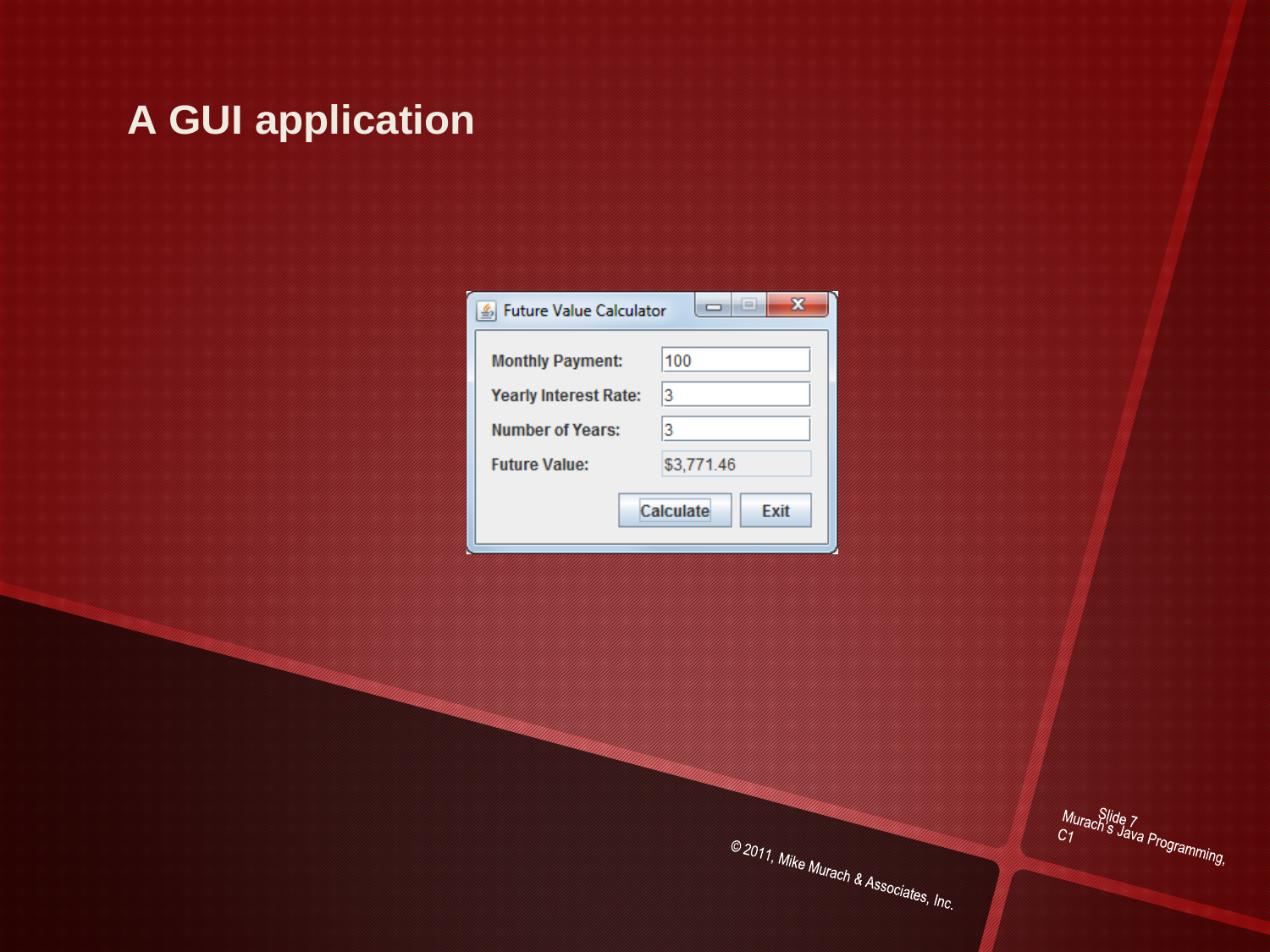## **A console application**

52 回 Administrator: Command Prompt - java FutureValueApp Microsoft Windows [Version 6.1.7600] All right Copyright (c) 2009 Microsoft Corporation. |C:\Users\Anne.murach>cd \murach\java\classes |C:\murach\java\classes>java FutureValueApp Welcome to the Future Value Calculator Enter monthly investment: 100 Enter yearly interest rate: Э 3 Enter number of years: \$3,771.46 Future value: |Continue? (y⁄n): ш 4 © 2011, Mike Murach & Associates, Inc.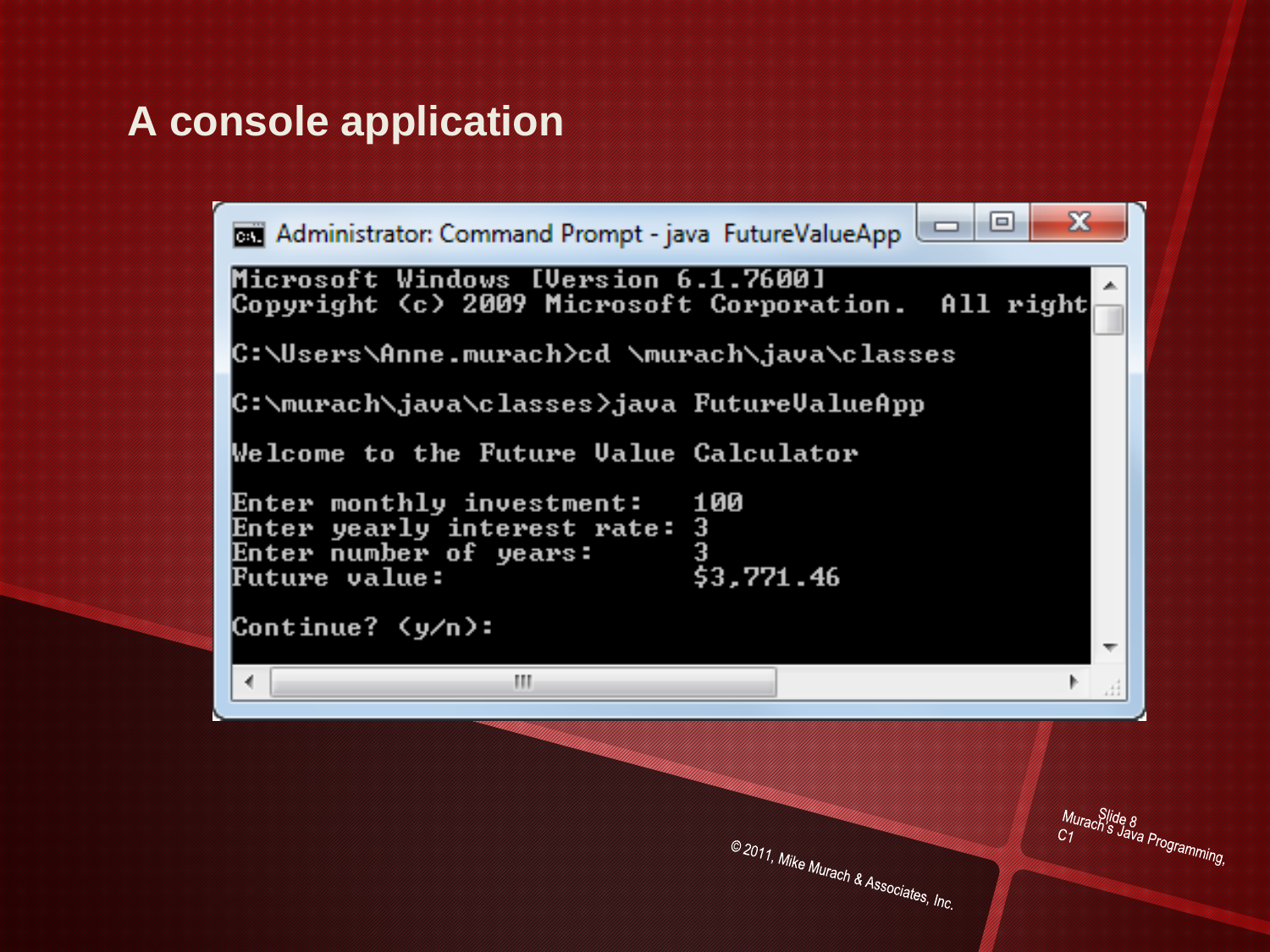#### **An applet**

|                                                  | $\overline{\mathbf{x}}$<br>$\Box$<br>$\Box$<br>Mike Murach and Associates - Publisher of Professional Programming Books - Mozilla Firefox |                          |
|--------------------------------------------------|-------------------------------------------------------------------------------------------------------------------------------------------|--------------------------|
|                                                  | File Edit View History Bookmarks Tools Help                                                                                               |                          |
| C                                                | $\frac{1}{2}$ T Google<br><b>X Q</b> (II http://www.murach.com/fv/applet/index.html<br>م<br>☆<br>$\overline{\phantom{a}}$                 |                          |
| <b>In Mike Murach and Associates - Publish</b> + |                                                                                                                                           | $\overline{\phantom{a}}$ |
|                                                  | Publisher of Professional Programming Books                                                                                               |                          |
|                                                  | Home   Books   Downloads   Trainers   Instructors   Customer Service<br>view cart                                                         |                          |
| <b>MURACH</b>                                    | The Future Value Calculator applet                                                                                                        |                          |
|                                                  | Monthly Payment: 100                                                                                                                      |                          |
| <b>Mainframe books</b>                           | Yearly Interest Rate: 3                                                                                                                   |                          |
| <b>Microsoft</b>                                 | Number of Years: 3                                                                                                                        |                          |
| development books<br><b>Java and JSP books</b>   | Future Value: \$3,771.46                                                                                                                  |                          |
|                                                  |                                                                                                                                           |                          |
|                                                  | <b>Calculate</b>                                                                                                                          |                          |
| Quick order<br>Get a catalog                     |                                                                                                                                           |                          |
|                                                  |                                                                                                                                           |                          |
|                                                  |                                                                                                                                           |                          |
|                                                  |                                                                                                                                           |                          |
|                                                  |                                                                                                                                           |                          |
|                                                  |                                                                                                                                           |                          |

© 2011, Mike Murach & Associates, Inc.

Murach<sup>ig</sup>de 9<br>C1<br>Inning,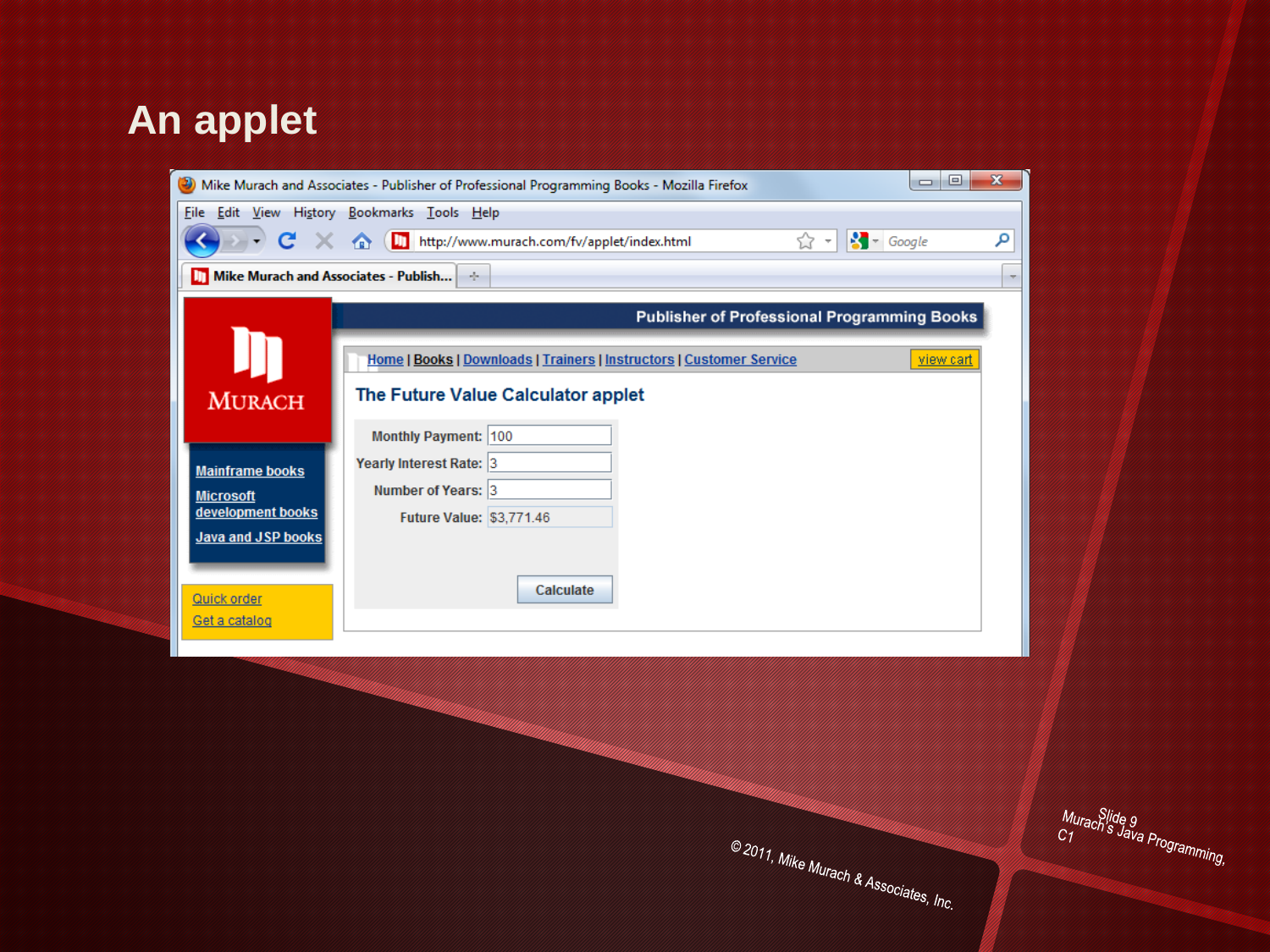#### **A servlet**

| <b>File</b><br>$\mathbf{C}$             | Edit View History Bookmarks Tools Help | $\mathbf{x}$<br>▣<br>$\qquad \qquad \Box$<br>Mike Murach and Associates - Publisher of Professional Programming Books - Mozilla Firefox<br>http://www.murach.com/servlet/murach.fv.FutureValueServlet <a><br/><math>\sim</math> Google<br/>مر</a> |  |  |
|-----------------------------------------|----------------------------------------|---------------------------------------------------------------------------------------------------------------------------------------------------------------------------------------------------------------------------------------------------|--|--|
| In Mike Murach and Associates - Publish |                                        |                                                                                                                                                                                                                                                   |  |  |
|                                         |                                        | Publisher of Professional Programming Books                                                                                                                                                                                                       |  |  |
|                                         |                                        | Home   Books   Downloads   Trainers   Instructors   Customer Service<br>view cart                                                                                                                                                                 |  |  |
| <b>MURACH</b>                           | The Future Value Calculator servlet    |                                                                                                                                                                                                                                                   |  |  |
|                                         | Monthly Payment:                       | 100                                                                                                                                                                                                                                               |  |  |
| <b>Mainframe books</b>                  | Yearly Interest Rate:                  | -3                                                                                                                                                                                                                                                |  |  |
| <b>Microsoft</b><br>development books   | Number of Years:                       | 3                                                                                                                                                                                                                                                 |  |  |
| Java and JSP books                      | Future Value:                          | \$3,771.46                                                                                                                                                                                                                                        |  |  |
|                                         |                                        | Calculate                                                                                                                                                                                                                                         |  |  |
| Quick order                             |                                        |                                                                                                                                                                                                                                                   |  |  |
|                                         |                                        |                                                                                                                                                                                                                                                   |  |  |
|                                         |                                        |                                                                                                                                                                                                                                                   |  |  |
|                                         |                                        |                                                                                                                                                                                                                                                   |  |  |

© 2011, Mike Murach & Associates, Inc.

Murach's Java Programming,<br>C1<br>International Programming,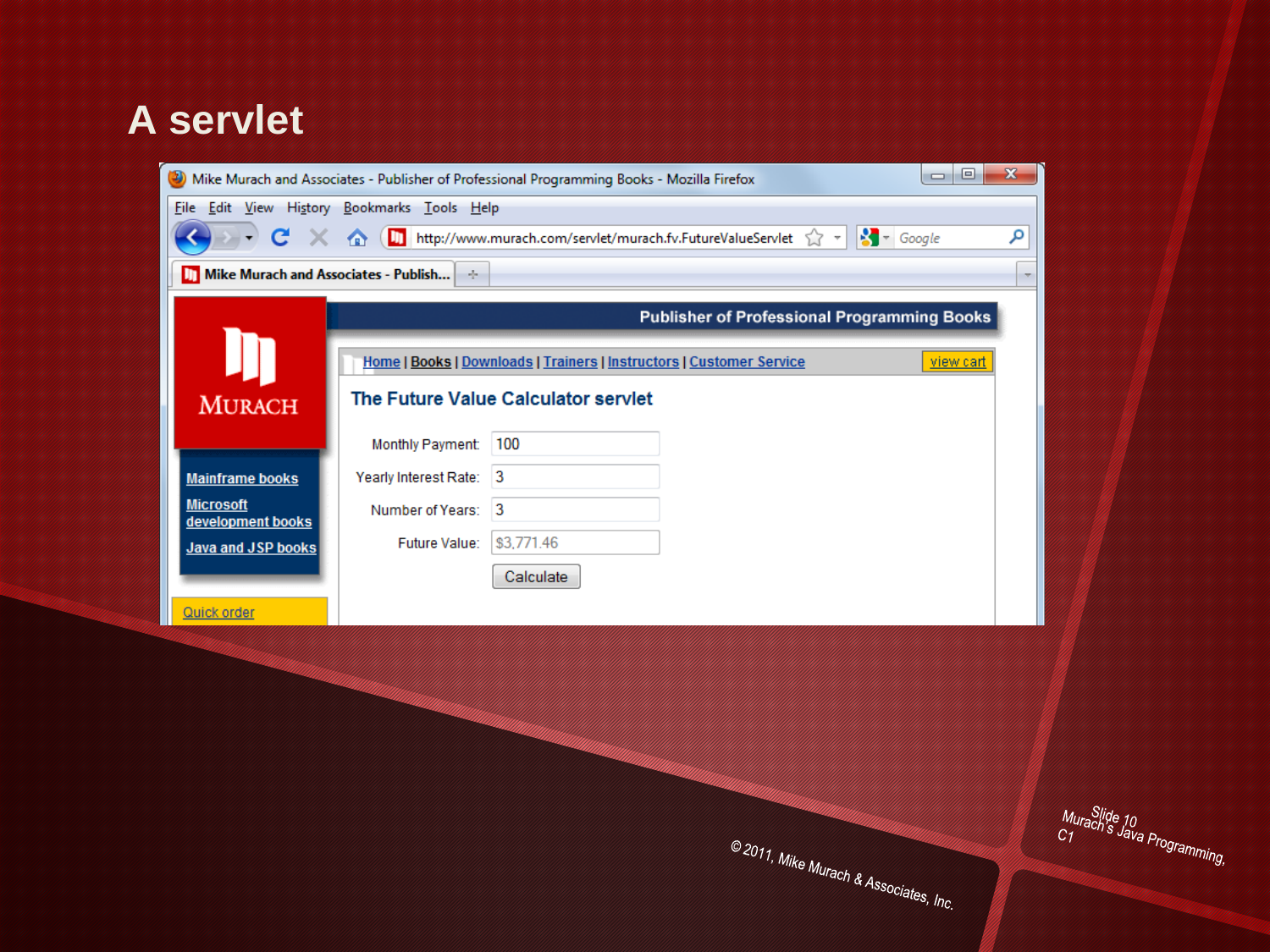#### **The code for the Future Value application**

```
import java.util.Scanner;
import java.text.NumberFormat;
```

```
public class FutureValueApp
{
     public static void main(String[] args)
 {
         System.out.println(
              "\nWelcome to the Future Value Calculator\n");
         Scanner sc = new Scanner(System.in);
         String choice = "y";
         while (choice.equalsIgnoreCase("y"))
 {
             // get the input from the user
             System.out.print(
                 "Enter monthly investment: ");
             double monthlyInvestment = sc.nextDouble();
             System.out.print(
                  "Enter yearly interest rate: ");© 2011, Mike Murach & Associates, Inc.
```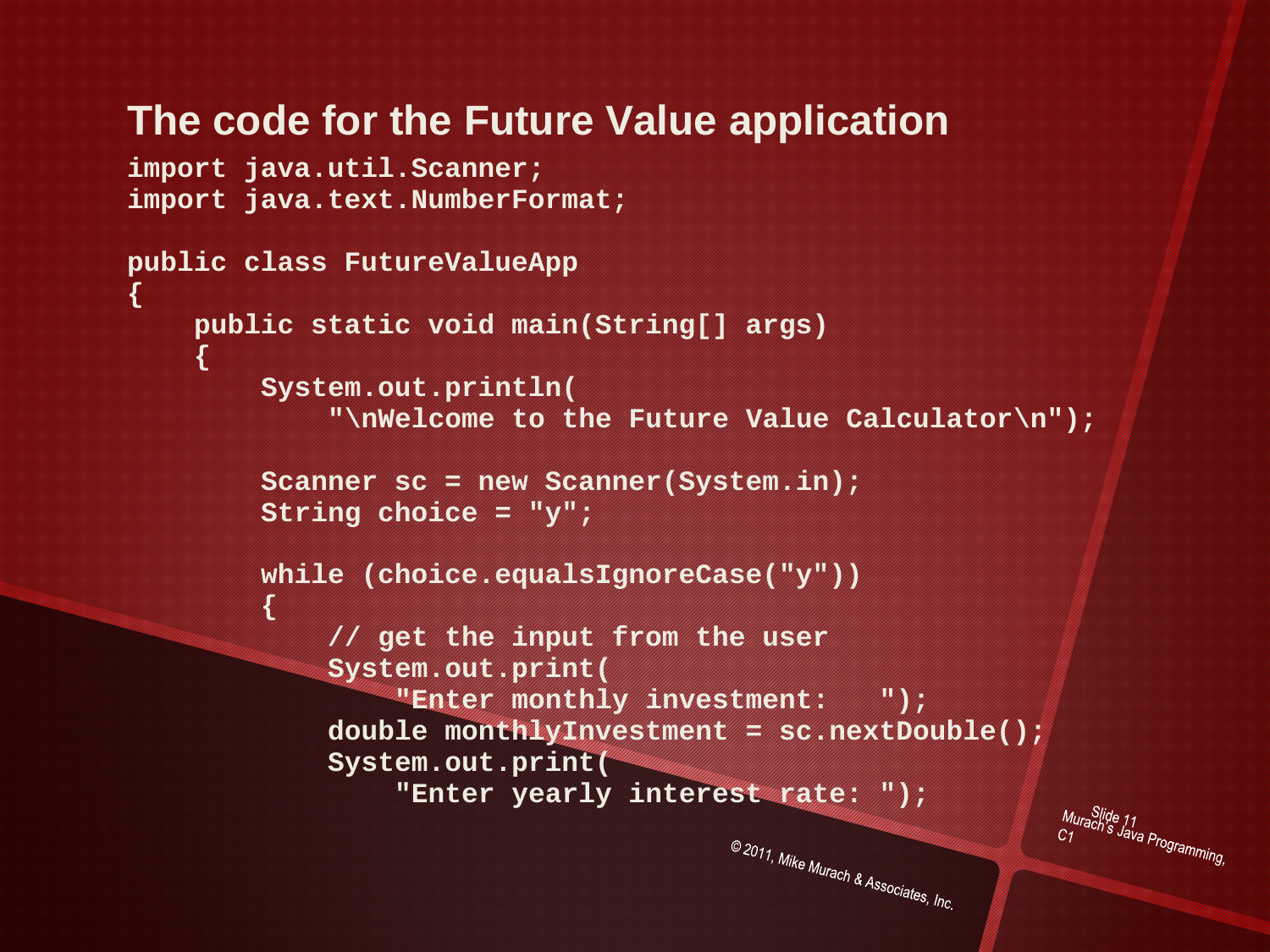#### **The code for the Future Value application (cont.)**

 **double interestRate = sc.nextDouble(); System.out.print(**

 **"Enter number of years: "); int years = sc.nextInt();**

 **// calculate the future value double monthlyInterestRate = interestRate/12/100; int months = years \* 12; double futureValue = calculateFutureValue( monthlyInvestment, monthlyInterestRate, months);**

 **// format and display the result NumberFormat currency = NumberFormat.getCurrencyInstance(); System.out.println( "Future value: " + currency.format(futureValue) + "\n");**

© 2011, Mike Murach & Associates, Inc.

MuraSlide 12<br>C1<br>C1 S Java Programming,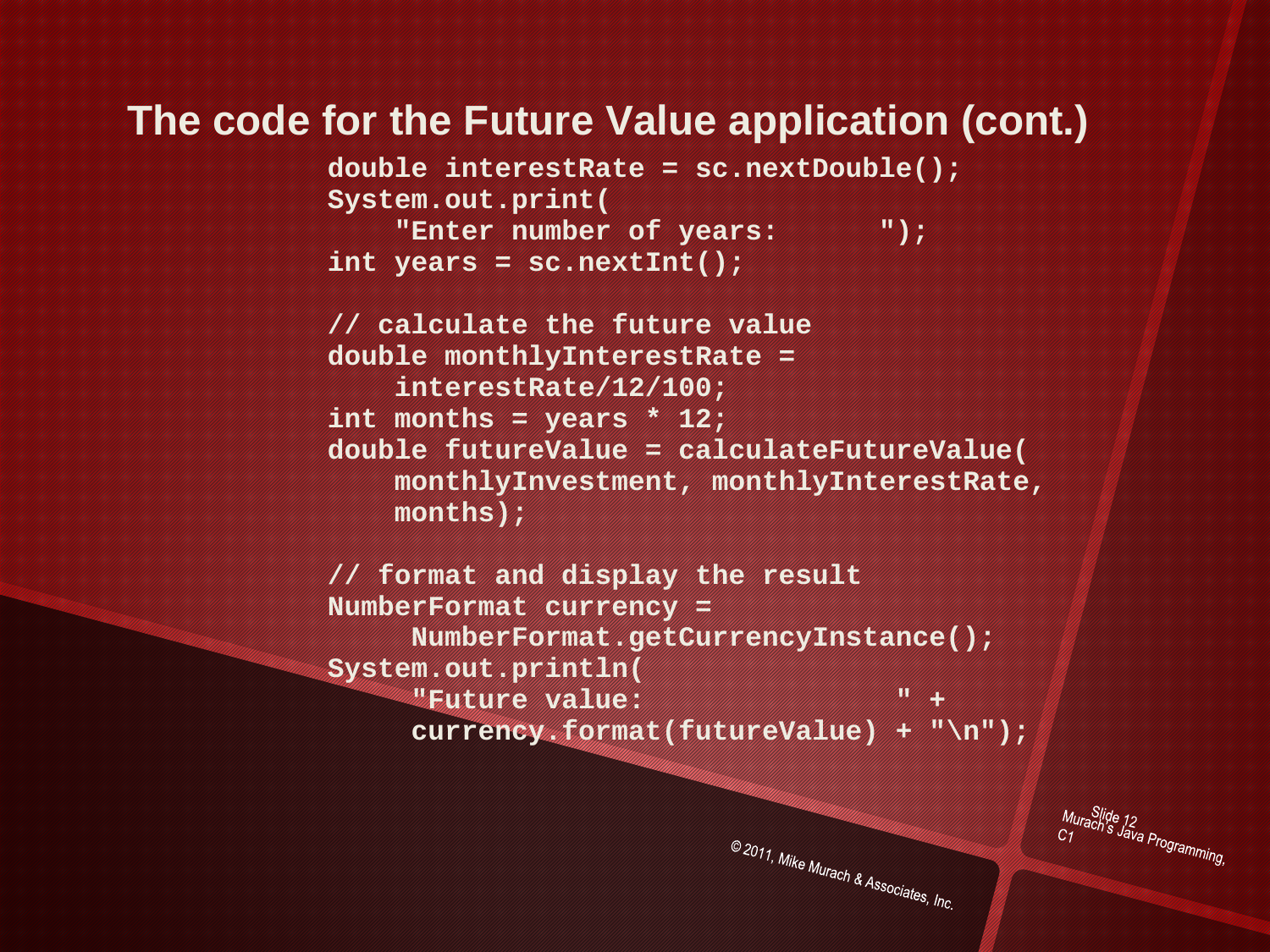#### **The code for the Future Value application (cont.)**

```
 // see if the user wants to continue
 System.out.print("Continue? (y/n): ");
 choice = sc.next();
 System.out.println();
```

```
 }
 }
```
 **{**

 **}**

**}**

```
 private static double calculateFutureValue(
 double monthlyInvestment,
 double monthlyInterestRate, int months)
```

```
 double futureValue = 0;
for (int i = 1; i \le m months; i++) futureValue =
```

```
 (futureValue + monthlyInvestment) *
```

```
 (1 + monthlyInterestRate);
```

```
 return futureValue;
```
© 2011, Mike Murach & Associates, Inc.